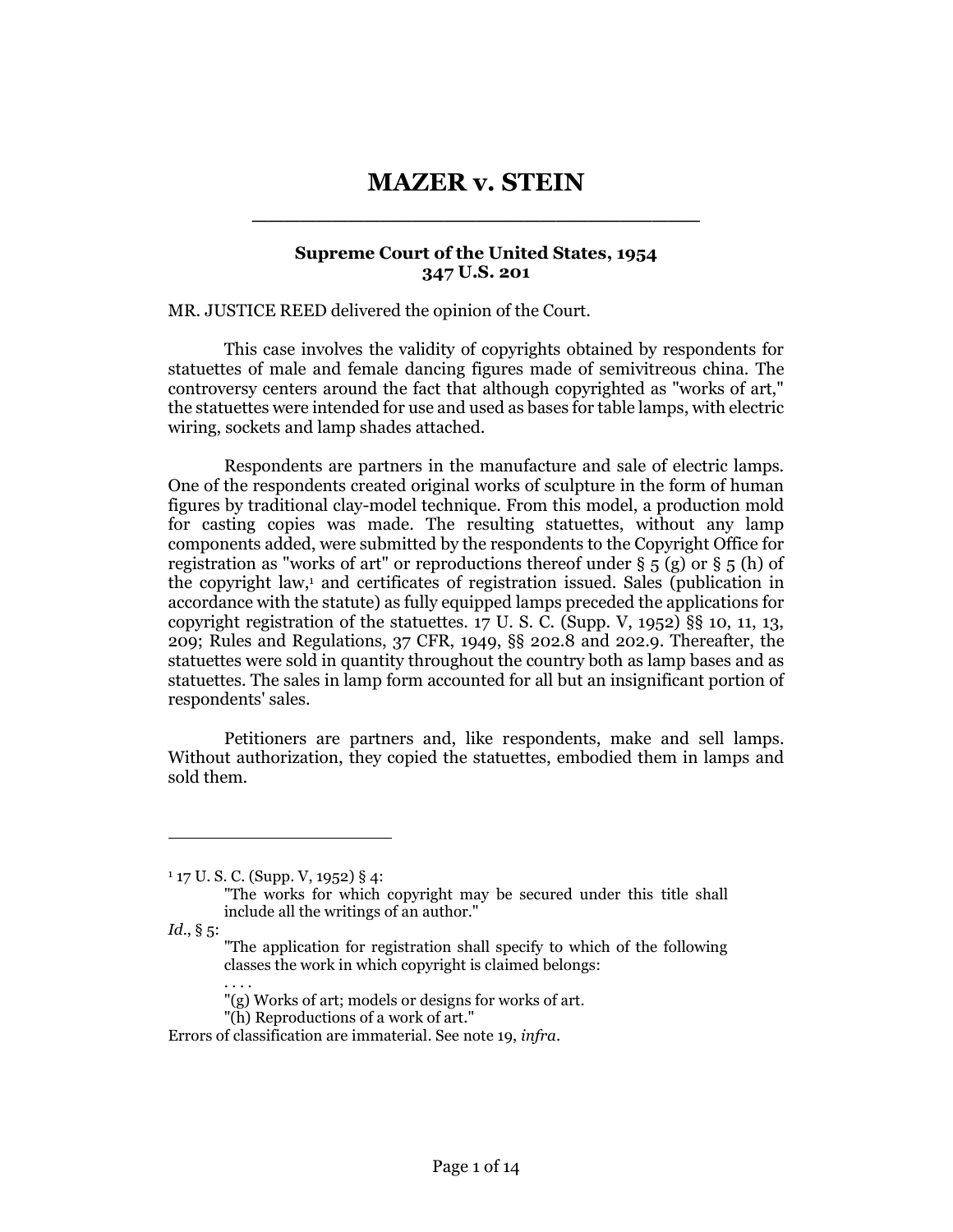The instant case is one in a series of reported suits brought by respondents against various alleged infringers of the copyrights, all presenting the same or a similar question.<sup>2</sup> Because of conflicting decisions,<sup>3</sup> we granted certiorari. 346 U.S. 811. In the present case respondents sued petitioners for infringement in Maryland. *Stein* v. *Mazer*, 111 F.Supp. 359. Following the *Expert* decision and rejecting the reasoning of the District Court in the *Rosenthal* opinion, both referred to in the preceding note, the District Court dismissed the complaint. The Court of Appeals reversed and held the copyrights valid. *Stein* v. *Mazer*, 204 F.2d 472.<sup>4</sup> It said: "A subsequent utilization of a work of art in an article of manufacture in no way affects the right of the copyright owner to be protected against infringement of the work of art itself." *Id*., at 477.

Petitioners, charged by the present complaint with infringement of respondents' copyrights of reproductions of their works of art, seek here a reversal

<sup>2</sup> An unreported action, *Stein* v. *Zuckerman and DuBeshter*, was pending in the Eastern District of New York. Note, 66 Harv. L. Rev. 877, 878, n. 8. We are advised that it was dismissed by consent February 24, 1953.

<sup>3</sup> *Stein* v. *Expert Lamp Co*., 188 F.2d 611. *Stein* v. *Expert Lamp Co*., 96 F.Supp. 97, was the first action brought. Through an accident in presentation, the trial court determined the case as though the copyright was on a statuette with lamp attachments. It held the statuettes not copyrightable because this "was evidence of the practical use" intended. *Id*., at 98. On petition for reconsideration, it held the presence or absence of the attachments immaterial. *Stein* v. *Mazer*, 111 F.Supp. 359, 361; *Rosenthal* v. *Stein*, 205 F.2d 633, 634. The Court of Appeals for the Seventh Circuit affirmed on the ground that the Copyright Act "does not refer to articles of manufacture having a utilitarian purpose nor does it provide for a previous examination by a proper tribunal as to the originality of the matter offered for copyright . . . ." *Stein* v. *Expert Lamp Co*., 188 F.2d 611, 613.

*Stein* v. *Rosenthal*, 103 F.Supp. 227, was a second infringement case. It was there held "Protection is not dissipated by taking an unadulterated object of art as copyrighted and integrating it into commercially valuable merchandise." *Id*., at 230. On appeal, the Court of Appeals for the Ninth Circuit affirmed, saying "The theory that the use of a copyrighted work of art loses its status as a work of art if and when it is put to a functional use has no basis in the wording of the copyright laws and there is nothing in the designpatent laws which excludes a work of art from the operation of the copyright laws." *Rosenthal* v. *Stein*, 205 F.2d 633, 635.

In *Stein* v. *Benaderet*, 109 F.Supp. 364, 365, a district court of Michigan held that it is the "intent and purpose" of the designer which determines whether an object is copyrightable as a work of art. The court said plaintiffs should have applied for a design patent and held for defendants. An appeal is pending now in the Court of Appeals for the Sixth Circuit.

The opinions in the above cases and those of the District Court and the Court of Appeals in the present litigation deserve careful reading.

<sup>4</sup> In this case the Register of Copyrights participated as *amicus curiae* and supported respondents. Through the Solicitor General he has also filed a brief in this Court, and participated in the oral argument. 346 U.S. 882.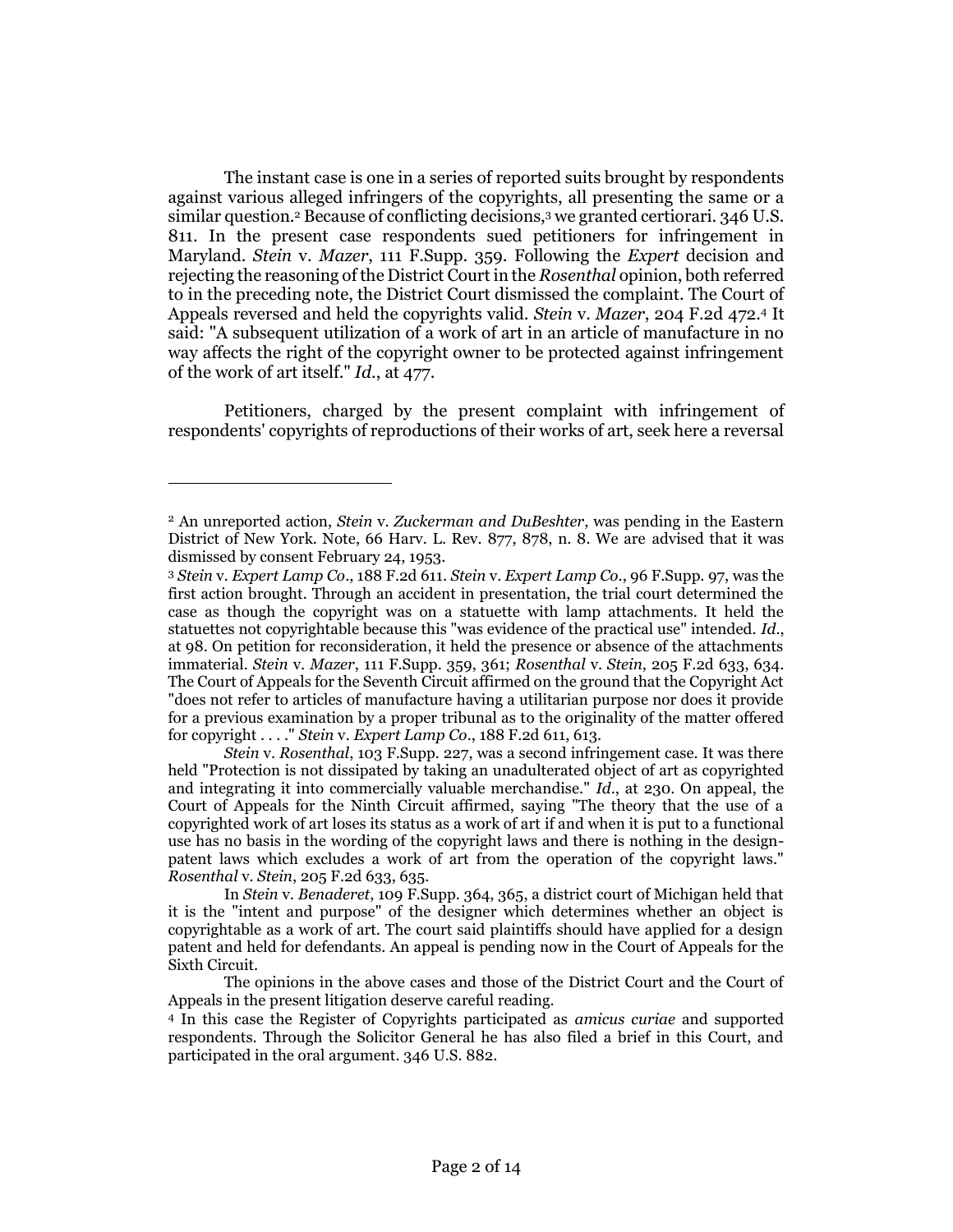of the Court of Appeals decree upholding the copyrights. Petitioners in their petition for certiorari present a single question:

"Can statuettes be protected in the United States by copyright when the copyright applicant intended primarily to use the statuettes in the form of lamp bases to be made and sold in quantity and carried the intentions into effect?

"Stripped down to its essentials, the question presented is: Can a lamp manufacturer copyright his lamp bases?"

The first paragraph accurately summarizes the issue. The last gives it a quirk that unjustifiably, we think, broadens the controversy. The case requires an answer, not as to a manufacturer's right to register a lamp base but as to an artist's right to copyright a work of art intended to be reproduced for lamp bases. As petitioners say in their brief, their contention "questions the validity of the copyright based upon the actions of the respondents." Petitioners question the validity of a copyright of a work of art for "mass" production. "Reproduction of a work of art" does not mean to them unlimited reproduction. Their position is that a copyright does not cover industrial reproduction of the protected article. Thus their reply brief states:

"When an artist becomes a manufacturer or a designer for a manufacturer he is subject to the limitations of design patents and deserves no more consideration than any other manufacturer or designer."

It is not the right to copyright an article that could have utility under §§ 5 (g) and (h), note 1, *supra*, that petitioners oppose. Their brief accepts the copyright ability of the great carved golden saltcellar of Cellini but adds:

"If, however, Cellini designed and manufactured this item in quantity so that the general public could have salt cellars, then an entirely different conclusion would be reached. In such case, the salt cellar becomes an article of manufacture having utility in addition to its ornamental value and would therefore have to be protected by design patent."

It is publication as a lamp and registration as a statue to gain a monopoly in manufacture that they assert is such a misuse of copyright as to make the registration invalid.

No unfair competition question is presented. The constitutional power of Congress to confer copyright protection on works of art or their reproductions is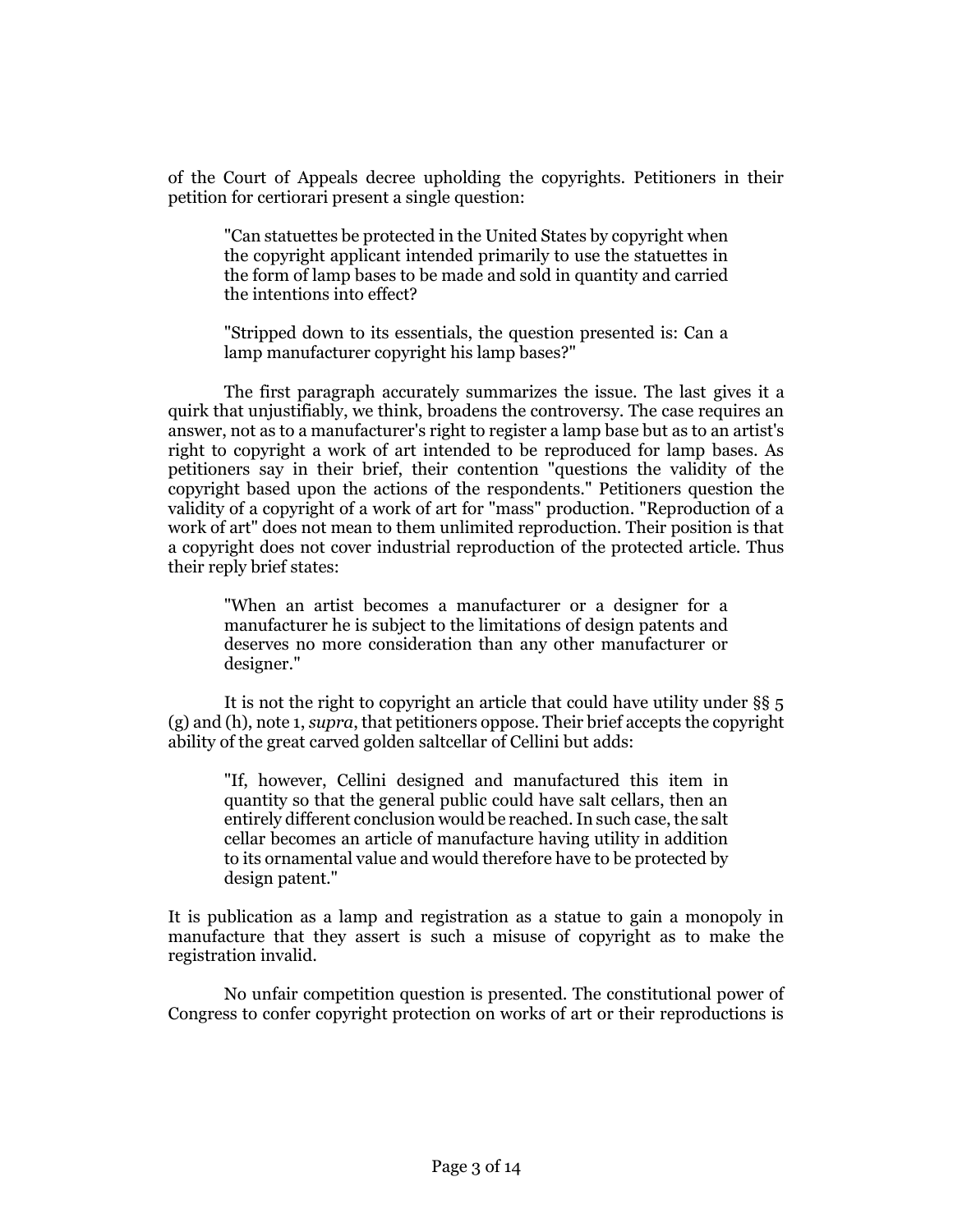not questioned.<sup>5</sup> Petitioners assume, as Congress has in its enactments and as do we, that the constitutional clause empowering legislation "To promote the Progress

 $\overline{a}$ 

*Bleistein* v. *Donaldson Lithographing Co*., 188 U.S. 239, 249-250, upheld a copyright on circus posters. The Court said:

*Kalem Co*. v. *Harper Bros*., 222 U.S. 55, 63, involved pirating by motion pictures of the copyrighted dramatic rights of a book. This Court said:

"It is argued that the law construed as we have construed it goes beyond the power conferred upon Congress by the Constitution, to secure to authors for a limited time the exclusive right to their writings. Art. I, § 8, cl. 8. It is suggested that to extend the copyright to a case like this is to extend it to the ideas as distinguished from the words in which those ideas are clothed. But there is no attempt to make a monopoly of the ideas expressed. The law confines itself to a particular, cognate and well known form of reproduction. If to that extent a grant of monopoly is thought a proper way to secure the right to the writings this court cannot say that Congress was wrong."

<sup>5</sup> We do not reach for constitutional questions not raised by the parties. *Chicago & G. T. R. Co*. v. *Wellman*, 143 U.S. 339, 345; *New York ex rel. Rosevale Realty Co*. v. *Kleinert*, 268 U.S. 646, 651; *C. I. O*. v. *McAdory*, 325 U.S. 472, 475. The fact that the issue was mentioned in argument does not bring the question properly before us. *Herbring* v. *Lee*, 280 U.S. 111, 117.

No question of our jurisdiction emerges. *Chicot County Dist*. v. *Bank*, 308 U.S. 371. Compare *Kalb* v. *Feuerstein*, 308 U.S. 433, and *Continental Illinois Nat. Bank & Trust Co*. v. *Chicago, R. I. & P. R. Co*., 294 U.S. 648, 667.

Compare on the constitutional question the following: *Burrow-Giles Lithographic Co*. v. *Sarony*, 111 U.S. 53, upheld the copyright of a photograph unanimously. It was said: "By writings in that clause is meant the literary productions of those authors, and Congress very properly has declared these to include all forms of writing, printing, engraving, etching, &c., by which the ideas in the mind of the author are given visible expression." *Id*., at 58.

<sup>&</sup>quot;These findings, we think, show this photograph to be an original work of art, the product of plaintiff's intellectual invention, of which plaintiff is the author, and of a class of inventions for which the Constitution intended that Congress should secure to him the exclusive right to use, publish and sell, as it has done by section 4952 of the Revised Statutes."

*Id*., at 60.

<sup>&</sup>quot;We shall do no more than mention the suggestion that painting and engraving unless for a mechanical end are not among the useful arts, the progress of which Congress is empowered by the Constitution to promote. The Constitution does not limit the useful to that which satisfies immediate bodily needs. . . . Personality always contains something unique. It expresses its singularity even in handwriting, and a very modest grade of art has in it something irreducible, which is one man's alone. That something he may copyright unless there is a restriction in the words of the act."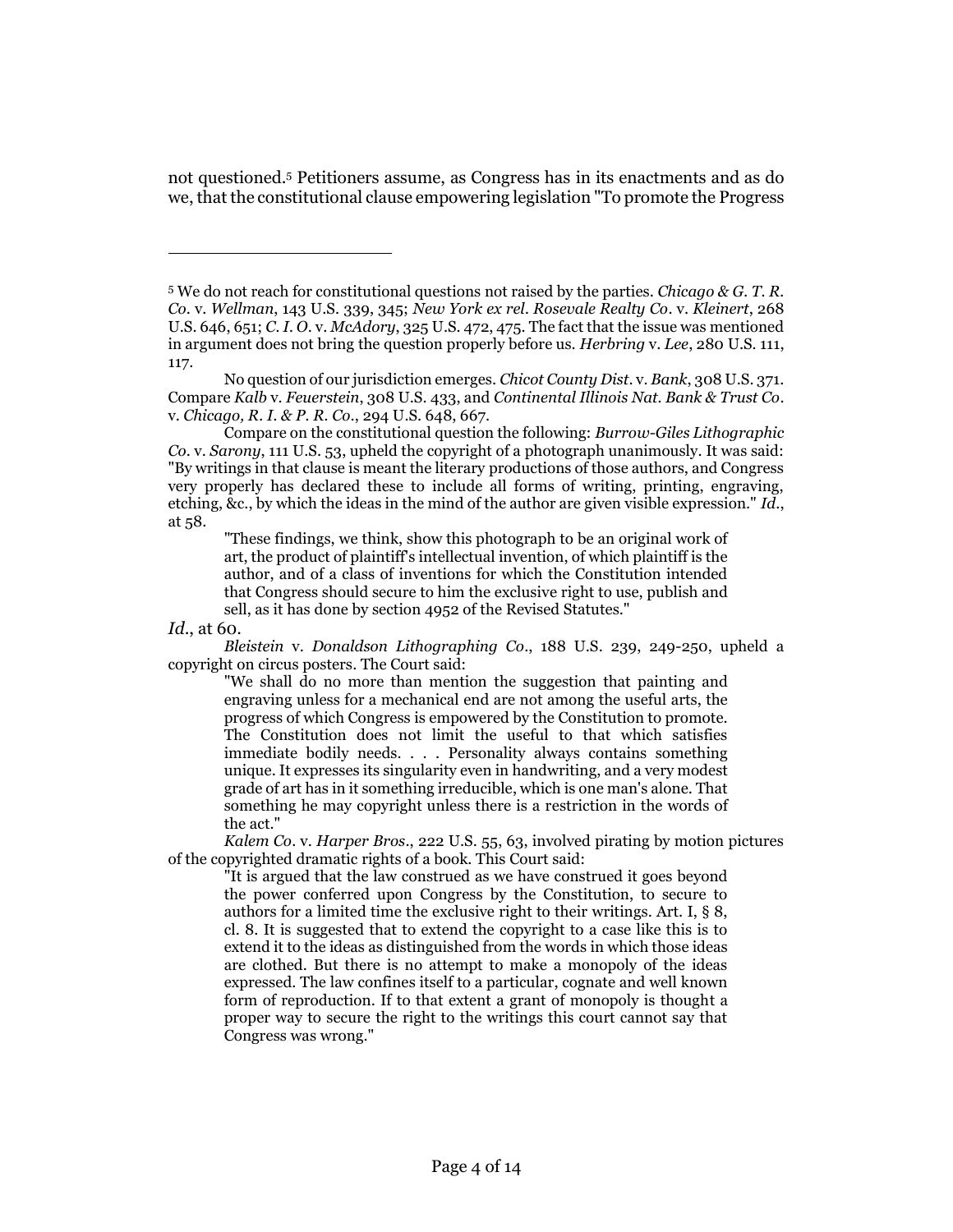of Science and useful Arts, by securing for limited Times to Authors and Inventors the exclusive Right to their respective Writings and Discoveries," Art. I, § 8, cl. 8, includes within the term "Authors" the creator of a picture or a statue. The Court's consideration will be limited to the question presented by the petition for the writ of certiorari.<sup>6</sup> In recent years the question as to utilitarian use of copyrighted articles has been much discussed.<sup>7</sup>

In answering that issue, a review of the development of copyright coverage will make clear the purpose of the Congress in its copyright legislation. In 1790 the First Congress conferred a copyright on "authors of any map, chart, book or books

 $\overline{a}$ 

"The ordinary trade-mark has no necessary relation to invention or discovery. . . . If we should endeavor to classify it under the head of writings of authors, the objections are equally strong. In this, as in regard to inventions, originality is required. And while the word *writings* may be liberally construed, as it has been, to include original designs for engravings, prints, &c., it is only such as are *original*, and are founded in the creative powers of the mind. The writings which are to be protected are *the fruits of intellectual labor*, embodied in the form of books, prints, engravings, and the like." The trade-mark does not "depend upon novelty, invention, discovery, or any work of the brain. It requires no fancy or imagination, no genius, no laborious thought. It is simply founded on priority of appropriation."

See as to commerce, *id*., at 95-98; Robert, Commentary on the Lanham Trade-Mark Act, 15 U. S. C. A. (§§ 81-1113, 1948) p. 265.

See also *Schreiber* v. *Thornton*, 17 F. 603, reversed on other grounds, *Thornton* v. *Schreiber*, 124 U.S. 612.

See Fenning, The Origin of the Patent and Copyright Clause of the Constitution, 17 Geo. L. J. 109; 2 Story, Constitution (5th ed.), c. XIX.

*Trade-Mark Cases*, 100 U.S. 82, 94. Congress had passed a trade-mark act under the Patent and Copyright Clause. A unanimous Court held this effort to protect trade-marks was unconstitutional:

<sup>6</sup> *National Licorice Co*. v. *Labor Board*, 309 U.S. 350, 357, n. 2; *General Talking Pictures Corp*. v. *Western Electric Co*., 304 U.S. 175; *Crown C. & S. Co*. v. *Ferdinand Gutmann Co*., 304 U.S. 159, and cases cited; *Gunning* v. *Cooley*, 281 U.S. 90. The policy is incorporated in Rule 38 (2), Revised Rules of the Supreme Court of the United States, and the practice of bringing "additional questions into a case" has been condemned recently in *Irvine* v. *California*, 347 U.S. 128, 129.

<sup>7</sup> Ball, Law of Copyright and Literary Property (1944), 390; Howell, Copyright Law (1952), 130; 1 Ladas, The International Protection of Literary and Artistic Property (1938), 247; Weil, Copyright Law (1917), 227; Derenberg, Copyright No-Man's Land: Fringe Rights in Literary and Artistic Property, 1953 Copyright Problems Analyzed (CCH), 215; Pogue, Borderland--Where Copyright and Design Patent Meet, 52 Mich. L. Rev. 33; Notes, 21 Geo. Wash. L. Rev. 353; 66 Harv. L. Rev. 877; 27 Ind. L. J. 130. See Report of the Copyright Committee, Board of Trade (London, October 1952), Artistic Copyright and Industrial Designs, 82 *et seq*.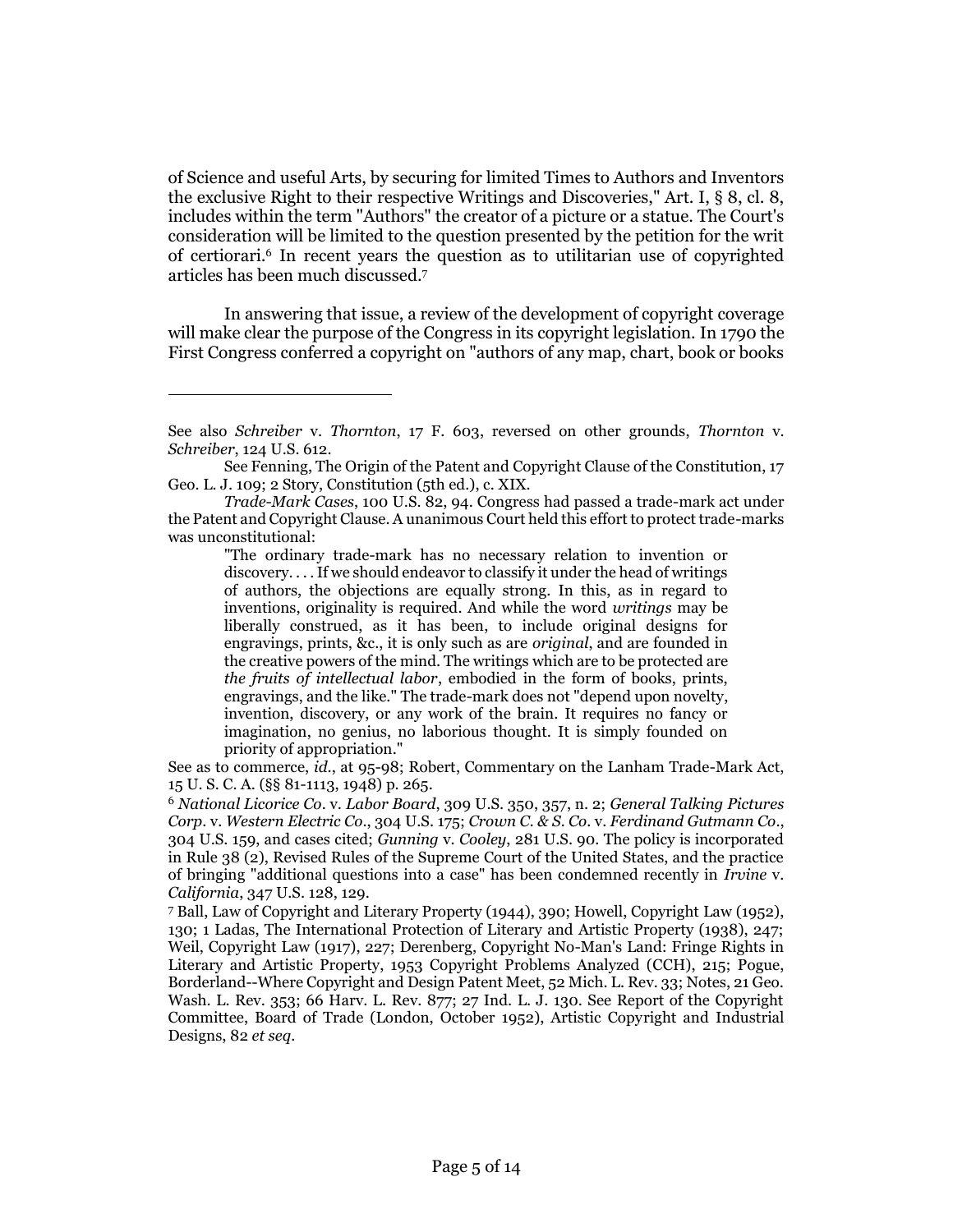already printed."<sup>8</sup> Later, designing, engraving and etching were included;<sup>9</sup> in 1831 musical compositions;<sup>10</sup> dramatic compositions in 1856;<sup>11</sup> and photographs and negatives thereof in 1865.<sup>12</sup>

The Act of 1870 defined copyrightable subject matter as:

". . . any book, map, chart, dramatic or musical composition, engraving, cut, print, or photograph or negative thereof, or of a painting, drawing, chromo, *statue, statuary, and of models or designs intended to be perfected as works of the fine arts*."  $E$ mphasis supplied.)<sup>13</sup>

The italicized part added three-dimensional work of art to what had been protected previously.<sup>14</sup> In 1909 Congress again enlarged the scope of the copyright statute.<sup>15</sup> The new Act provided in § 4:

 $\overline{a}$ 

 $12$  13 Stat. 540. Between 1789 and 1904, there were in all some twenty-five laws dealing with copyrights. Solberg, Copyright in Congress (1905), 89-93.

<sup>13</sup> § 86, 16 Stat. 212. This Act also vested control of records relating to copyrights in the Librarian of Congress and provided he should administer the law. *Id*., § 85.

<sup>14</sup> In connection with the phrase in the 1870 Act "intended to be perfected as works of the fine arts," see the 1874 amendatory Act, 18 Stat. 78, and *Bleistein* v. *Donaldson Lithographing Co*., 188 U.S. 239. Section 3 contained the following provision: "That in the construction of this act, the words 'Engraving,' 'cut' and 'print' shall be applied only to pictorial illustrations or works connected with the fine arts, and no prints or labels designed to be used for any other articles of manufacture shall be entered under the copyright law, but may be registered in the Patent Office."

This was repealed in 1939 and the following enacted:

"SEC. 2. Section 5 (k) of the Act entitled 'An Act to amend and consolidate the Acts respecting copyright' approved March 4, 1909, is hereby amended to read: '(k) Prints and pictorial illustrations including prints or labels used for articles of merchandise.'" 53 Stat. 1142. This was an amendment to § 5 (k) of the Act of 1909, 35 Stat. 1077. It is to be noted, however, that the 1909 Act did not conform to the 1874 language, but the present Act, 17 U. S. C. (Supp. V, 1952) § 5 (k), does contain the amendatory language of the 1939 Act.

<sup>15</sup> S. Rep. No. 6187, 59th Cong., 2d Sess. 4:

"The existing statutes attempt specifications which are unfortunate because necessarily imperfect and requiring frequent additions to cover new forms or new processes. The bill in its general definition substitutes a general term, 'all the works of an author.' The term used in the constitution is 'writings.' But Congress has always construed this term broadly, and in

<sup>8</sup> 1 Stat. 124.

<sup>9</sup> 2 Stat. 171.

<sup>10</sup> 4 Stat. 436.

<sup>&</sup>lt;sup>11</sup> 11 Stat. 139.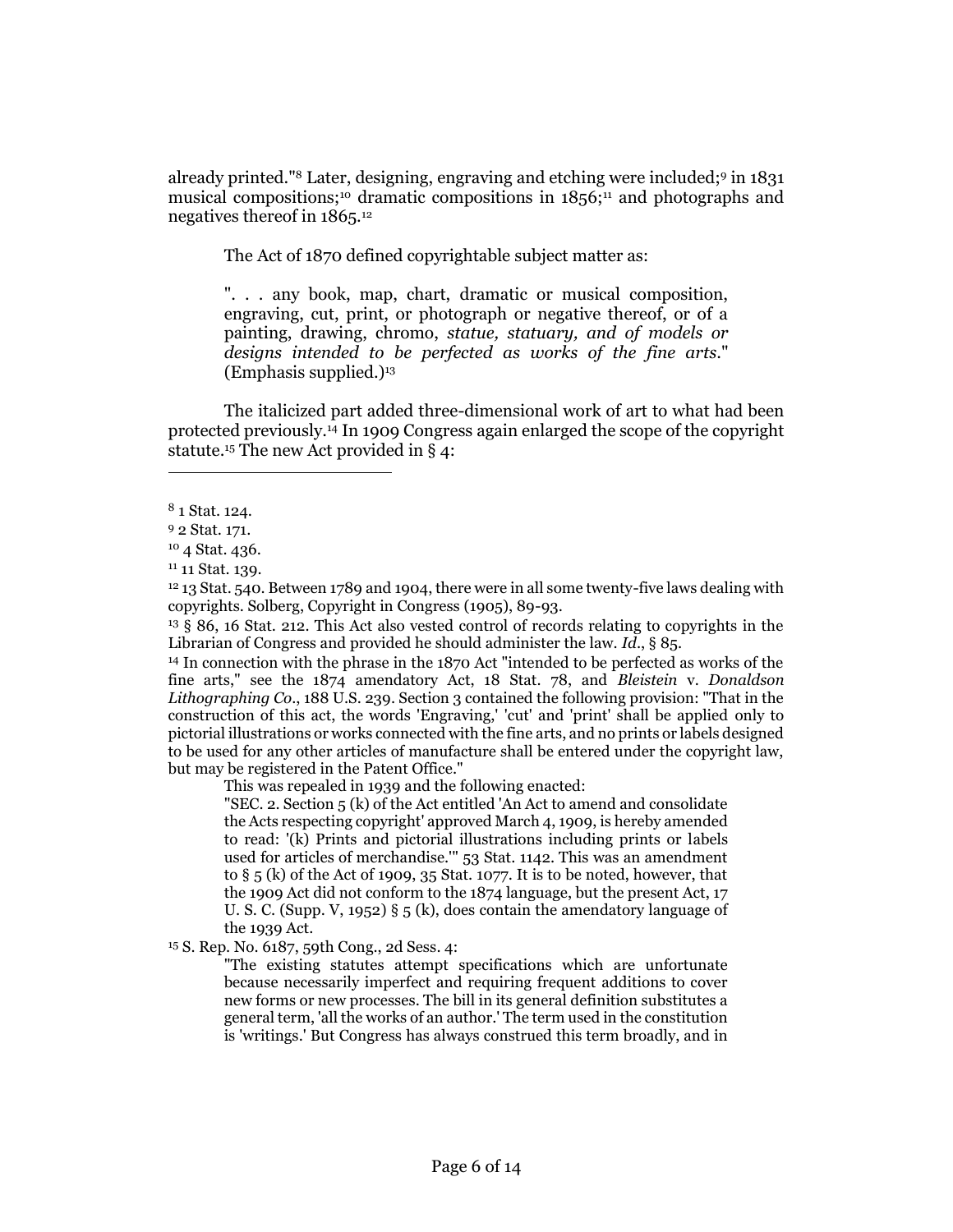"That the works for which copyright may be secured under this Act shall include all the writings of an author."<sup>16</sup>

Some writers interpret this section as being coextensive with the constitutional grant,<sup>17</sup> but the House Report, while inconclusive, indicates that it was "declaratory of existing law" only.<sup>18</sup> Section 5 relating to classes of writings in 1909 read as shown in the margin with subsequent additions not material to this decision.<sup>19</sup> Significant for our purposes was the deletion of the fine-arts clause of

*Burrow-Giles Lithographic Co*. v. *Sarony*, 111 U.S. 53 (1884), has held that photographs were copyrightable in spite of the argument that the Constitution only specified protection for "writings" of an "author." This decision made clear that "writings" was not limited to chirography and typography.

<sup>16</sup> 35 Stat. 1076.

 $\overline{a}$ 

<sup>17</sup> Weil, Copyright Law (1917), 214; Howell, The Copyright Law (3d ed. 1952), 8.

<sup>19</sup> "The application for registration shall specify to which of the following classes the work in which copyright is claimed belongs:

"(a) Books including composite and cyclopaedic works, directories,

gazetteers, and other compilations;

"(b) Periodicals, including newspapers;

"(c) Lectures, sermons, addresses, prepared for oral delivery;

"(d) Dramatic or dramatico-musical compositions;

"(e) Musical compositions;

"(f) Maps;

"(g) Works of art; models or designs for works of art;

"(h) Reproductions of a work of art;

"(i) Drawings or plastic works of a scientific or technical character;

"(j) Photographs;

"(k) Prints and pictorial illustrations:

"*Provided, nevertheless*, That the above specifications shall not be held to limit the subject-matter of copyright as defined in section four of this Act, nor shall any error in classification invalidate or impair the copyright protection secured under this Act."

35 Stat. 1076.

doing so has been uniformly supported by judicial decision. It has, for instance, interpreted it as authorizing subject-matter so remote from its popular significance as photographs, paintings, statuary, and dramas, even if unwritten.

<sup>&</sup>quot;As thus interpreted, the word 'writings' would to-day in popular parlance be more nearly represented by the word 'works;' and this the bill adopts; referring back, however, to the word 'writings' by way of safe anchorage, but regarding this as including 'all forms of record in which the thought of an author may be recorded and from which it may be read or reproduced.'"

<sup>&</sup>lt;sup>18</sup> H. R. Rep. No. 2222, 60th Cong., 2d Sess. 10. The report is not very clear on the point, however.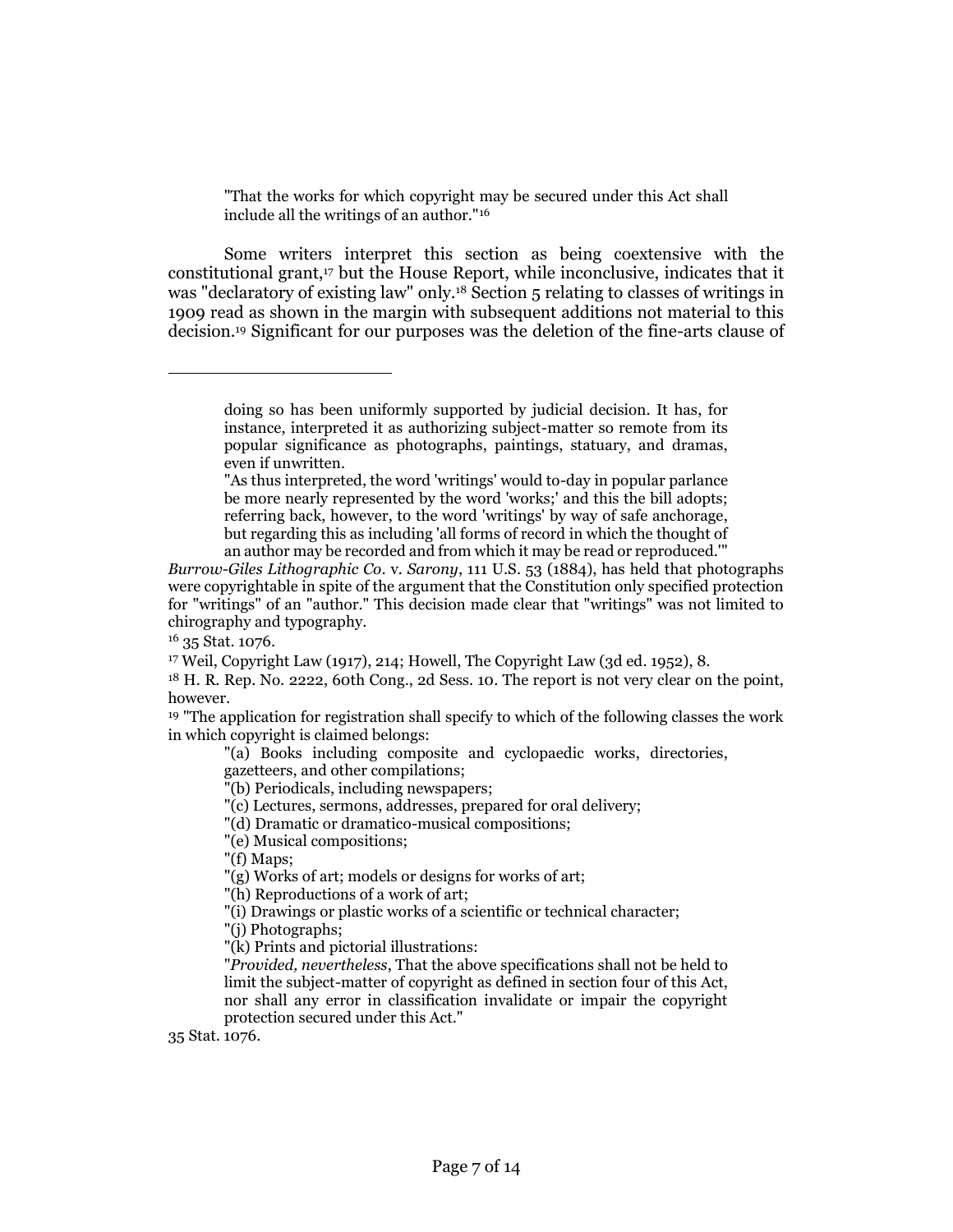the 1870 Act.<sup>20</sup> Verbal distinctions between purely aesthetic articles and useful works of art ended insofar as the statutory copyright language is concerned.<sup>21</sup>

The practice of the Copyright Office, under the 1870 and 1874 Acts and before the 1909 Act, was to allow registration "as works of the fine arts" of articles of the same character as those of respondents now under challenge. Seven examples appear in the Government's brief *amicus curiae*. <sup>22</sup> In 1910, interpreting the 1909 Act, the pertinent Copyright Regulations read as shown in the margin.<sup>23</sup> Because, as explained by the Government, this regulation "made no reference to articles which might fairly be considered works of art although they might also serve a useful purpose," it was reworded in 1917 as shown below.<sup>24</sup> The *amicus* brief gives sixty examples selected at five-year intervals, 1912-1952, said to be

 $\overline{a}$ 

37 CFR, 1939, § 201.4 (7).

Subsection (k) was amended by the addition of the words "including prints or labels used for articles of merchandise" in 1939. 53 Stat. 1142. See note 14, *supra*. Two more classes "(l) Motion-picture photoplays" and "(m) Motion pictures other than photoplays" were added in 1912. 37 Stat. 488.

<sup>20</sup> See note 14, *supra*, for repeal of clause defining engraving cuts and prints in terms of "fine art."

<sup>21</sup> Title 17 of the United States Code entitled "Copyrights" was codified into positive law in 1947 without change in the pertinent provisions. 61 Stat. 652, 17 U. S. C. (Supp. V, 1952) §§ 4, 5.

<sup>22</sup> *E. g*., "A female figure bearing an urn in front partly supported by drapery around the head. The figure nude from the waist up and below this the form concealed by conventionalized skirt draperies which flow down and forward forming a tray at the base. Sides and back of skirt in fluted form. The whole being designed as a candlestick with match tray. The figure standing and bent forward from hips and waist."

<sup>23</sup>

<sup>&</sup>quot;*Works of art.*--This term includes all works belonging fairly to the socalled fine arts. (Paintings, drawings, and sculpture.)

<sup>&</sup>quot;Productions of the industrial arts utilitarian in purpose and character are not subject to copyright registration, even if artistically made or ornamented."

Rules and Regulations for the Registration of Claims to Copyright, Bulletin No. 15 (1910), 8.

<sup>24</sup>

<sup>&</sup>quot;Works of art and models or designs for works of art. This term includes all works belonging fairly to the so-called fine arts. (Paintings, drawings, and sculpture.)

<sup>&</sup>quot;The protection of productions of the industrial arts utilitarian in purpose and character even if artistically made or ornamented depends upon action under the patent law; but registration in the Copyright Office has been made to protect artistic drawings notwithstanding they may afterwards be utilized for articles of manufacture."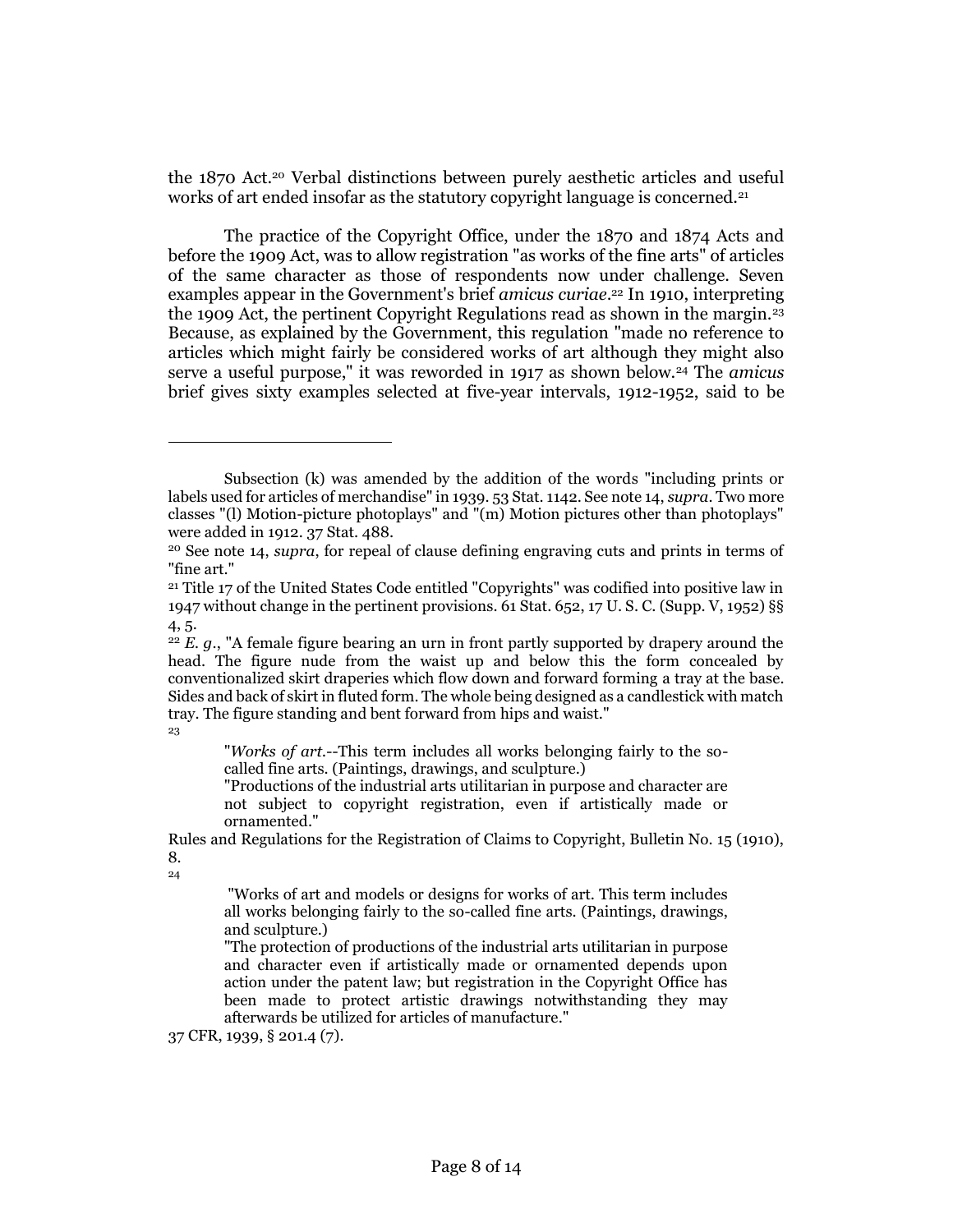typical of registrations of works of art possessing utilitarian aspects.<sup>25</sup> The current pertinent regulation, published in 37 CFR, 1949, § 202.8, reads thus:

"*Works of art* (*Class G*)--(a) *In General*. This class includes works of artistic craftsmanship, in so far as their form but not their mechanical or utilitarian aspects are concerned, such as artistic jewelry, enamels, glassware, and tapestries, as well as all works belonging to the fine arts, such as paintings, drawings and sculpture. . . ."

So we have a contemporaneous and long-continued construction of the statutes by the agency charged to administer them that would allow the registration of such a statuette as is in question here.<sup>26</sup>

This Court once essayed to fix the limits of the fine arts.<sup>27</sup> That effort need not be appraised in relation to this copyright issue. It is clear Congress intended the scope of the copyright statute to include more than the traditional fine arts. Herbert Putnam, Esq., then Librarian of Congress and active in the movement to amend the copyright laws, told the joint meeting of the House and Senate Committees:

"The term 'works of art' is deliberately intended as a broader specification than 'works of the fine arts' in the present statute with the idea that there is subject-matter (for instance, of applied design, not yet within the province of design patents), which may properly be entitled to protection under the copyright law."<sup>28</sup>

The successive acts, the legislative history of the 1909 Act and the practice of the Copyright Office unite to show that "works of art" and "reproductions of

l

<sup>25</sup> *E. g., "Lighting fixture design*. By F. E. Guitini. [Bowlshaped bracket embellished with figure of half-nude woman standing in bunch of flowers.] Copyright December 28, 1912. Registration number G 42645. Copyright claimant: Kathodion Bronze Works, New York." <sup>26</sup> *Great Northern R. Co*. v. *United States*, 315 U.S. 262, 275.

<sup>27</sup> *United States* v. *Perry*, 146 U.S. 71, 74.

<sup>28</sup> Arguments before the Committees on Patents of the Senate and House of Representatives, conjointly, on S. 6330 and H. R. 19853, To Amend and Consolidate the Acts Respecting Copyright, 59th Cong., 1st Sess., June 6-9, 1906, p. 11. The statement is applicable to the 1909 Act since  $\S$  5 (g) and (h) of the 1909 Act are identical with the same sections of S. 6330 and H. R. 19853. Although there were other hearings and reports (see 51 House Committee Hearings before Committee on Patents (1906-1912), on Consolidating and Revising the Copyright Laws; H. R. Rep. No. 2222, 60th Cong., 2d Sess. 3), this statement of Mr. Putnam is the only explanation of the change in statutory language, though S. Rep. No. 6187, 59th Cong., 2d Sess., p. 11, refers to "works of art" as a new designation and mentioned the deletion of "fine" from the category.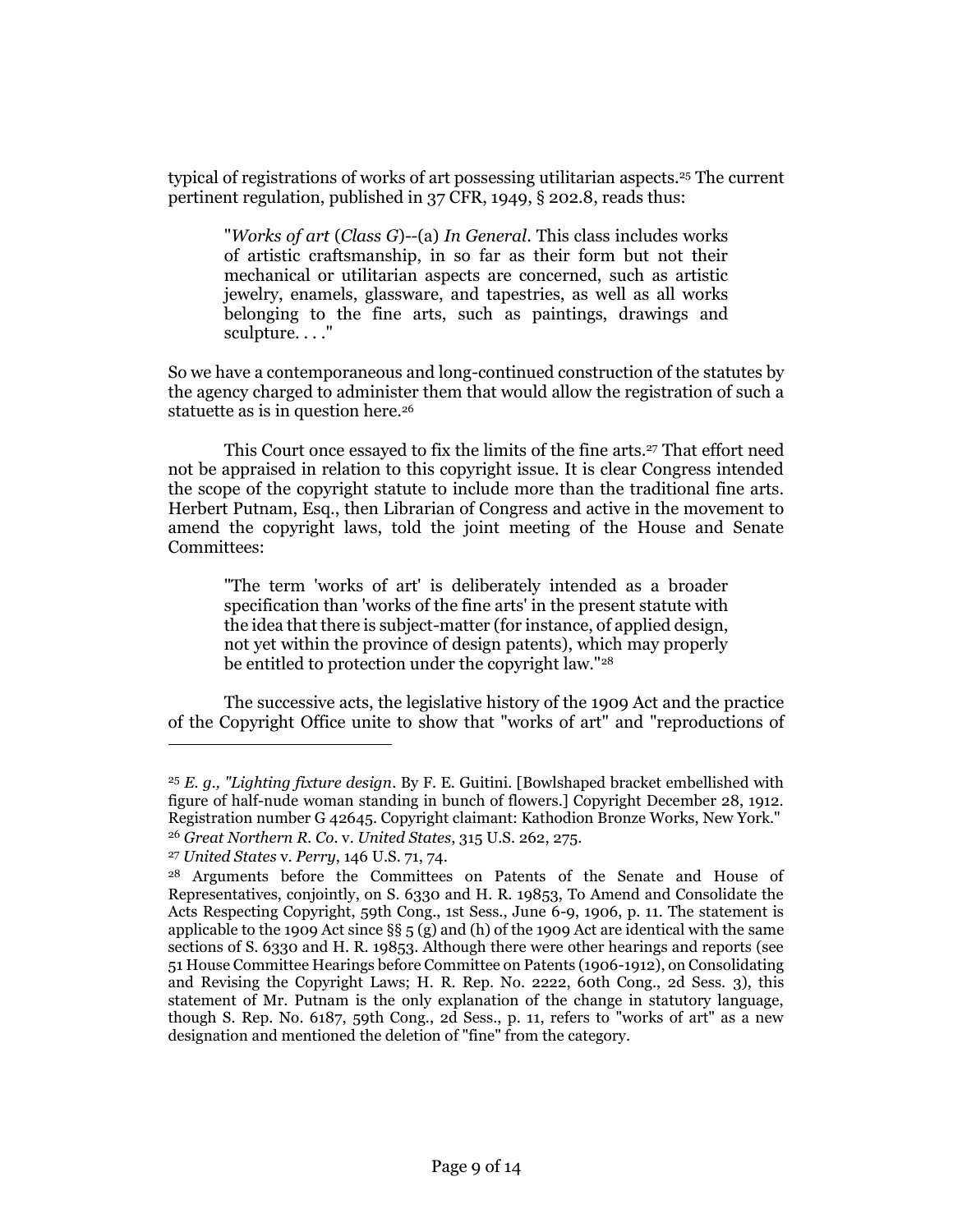works of art" are terms that were intended by Congress to include the authority to copyright these statuettes. Individual perception of the beautiful is too varied a power to permit a narrow or rigid concept of art. As a standard we can hardly do better than the words of the present Regulation, § 202.8, *supra*, naming the things that appertain to the arts. They must be original, that is, the author's tangible expression of his ideas. Compare *Burrow-Giles Lithographic Co*. v. *Sarony*, 111 U.S. 53, 59-60. Such expression, whether meticulously delineating the model or mental image or conveying the meaning by modernistic form or color, is copyrightable.<sup>29</sup> What cases there are confirm this coverage of the statute.<sup>30</sup>

The conclusion that the statues here in issue may be copyrighted goes far to solve the question whether their intended reproduction as lamp stands bars or invalidates their registration. This depends solely on statutory interpretation. Congress may after publication protect by copyright any writing of an author. Its statute creates the copyright.<sup>31</sup> It did not exist at common law even though he had a property right in his unpublished work.<sup>32</sup>

But petitioners assert that congressional enactment of the design patent laws should be interpreted as denying protection to artistic articles embodied or reproduced in manufactured articles.<sup>33</sup> They say:

"Fundamentally and historically, the Copyright Office is the repository of what each claimant considers to be a cultural treasure, whereas the Patent Office is the repository of what each applicant considers to be evidence of the advance in industrial and technological fields."

<sup>29</sup> Cf. *H. C. White Co*. v. *Morton E. Converse & Son Co*., 20 F.2d 311.

<sup>30</sup> *Burrow-Giles Lithographic Co*. v. *Sarony*, 111 U.S. 53, 60; *Bleistein* v. *Donaldson Lithographing Co*., 188 U.S. 239, 250; *Louis De Jonge & Co*. v. *Breuker & Kessler Co*., 182 F. 150, 152; *F. W. Woolworth Co*. v. *Contemporary Arts*, 193 F.2d 162, 164; see same case, 344 U.S. 228; *Yuengling* v. *Schile*, 12 F. 97, 100; *Schumacher* v. *Schwencke*, 25 F. 466; *Pellegrini* v. *Allegrini*, 2 F.2d 610.

<sup>31</sup> *Wheaton and Donaldson* v. *Peters and Grigg*, 8 Pet. 591, 661; *Fox Film Corp*. v. *Doyal*, 286 U.S. 123, 127.

<sup>32</sup> Lord Brougham and Lord St. Leonards in *Jefferys* v. *Boosey*, IV H. L. C. 815, 968, 979, 10 Eng. Rep. 681, 741, 745.

<sup>33</sup> Two cases are relied upon to support the position of the petitioners. *Taylor Instrument Companies* v. *Fawley-Brost*, 139 F.2d 98, and *Brown Instrument Co*. v. *Warner*, 82 U. S. App. D. C. 232, 161 F.2d 910. These cases hold that the Mechanical Patent Law and Copyright Laws are mutually exclusive. As to overlapping of Design Patent and Copyright Laws, however, a different answer has been given by the courts. *Louis De Jonge & Co*. v. *Breuker & Kessler Co*., 182 F. 150, affirmed on other grounds in 191 F. 35, and 235 U.S. 33; see also cases cited in note 37, *infra*.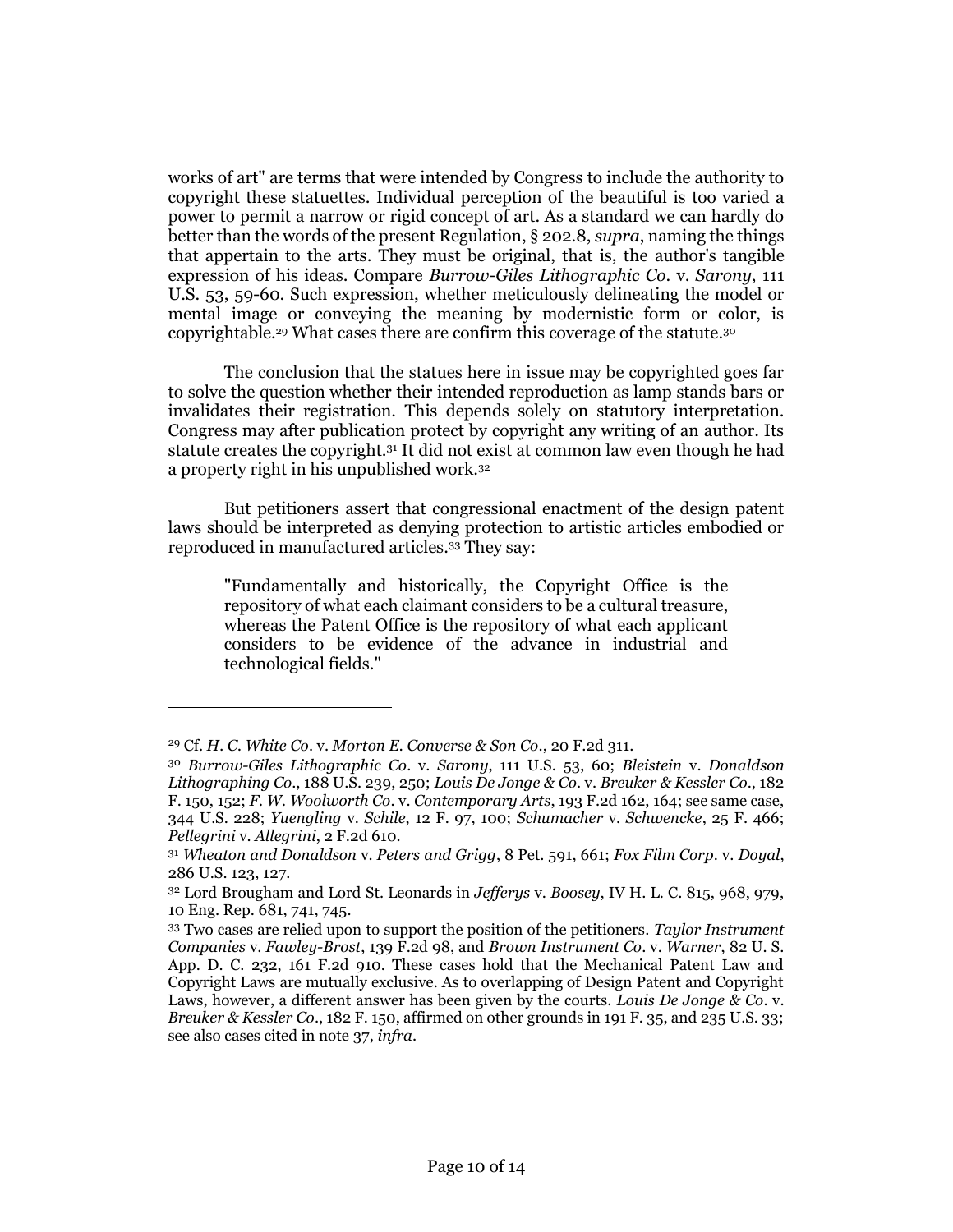Their argument is that design patents require the critical examination given patents to protect the public against monopoly. Attention is called to *Gorham Co*. v. *White*, 14 Wall. 511, interpreting the design patent law of 1842, 5 Stat. 544, granting a patent to anyone who by "their own industry, genius, efforts, and expense, may have invented or produced any new and original design for a manufacture . . . ." A pattern for flat silver was there upheld.<sup>34</sup> The intermediate and present law differs little. "Whoever invents any new, original and ornamental design for an article of manufacture may obtain a patent therefor, . . ." subject generally to the provisions concerning patents for invention. § 171, 66 Stat. 805. As petitioner sees the effect of the design patent law:

"If an industrial designer can not satisfy the novelty requirements of the design patent laws, then his design as used on articles of manufacture can be copied by anyone."

Petitioner has furnished the Court a booklet of numerous design patents for statuettes, bases for table lamps and similar articles for manufacture, quite indistinguishable in type from the copyrighted statuettes here in issue.<sup>35</sup> Petitioner urges that overlapping of patent and copyright legislation so as to give an author or inventor a choice between patents and copyrights should not be permitted. We assume petitioner takes the position that protection for a statuette for industrial use can only be obtained by patent, if any protection can be given.<sup>36</sup>

<sup>34</sup> This Court said, p. 525: "It is a new and original design for a manufacture, whether of metal or other material; . . . to be either worked into, or on, any article of manufacture; or a new and original shape or configuration of any article of manufacture--it is one or all of these that the law has in view. And the thing invented or produced, for which a patent is given, is that which gives a peculiar or distinctive appearance to the manufacture, or article to which it may be applied, or to which it gives form. . . . It therefore proposes to secure for a limited time to the ingenious producer of those appearances the advantages flowing from them. . . . It is the appearance itself, therefore, no matter by what agency caused, that constitutes mainly, if not entirely, the contribution to the public which the law deems worthy of recompense."

<sup>35</sup> *E. g*., Design Patent 170.445 Base for table lamps, a fanciful statuette of a girl standing in front of a high rock in bathing costume.

<sup>36</sup> The English Copyright Act, 1911, § 22, 4 Halsbury's Statutes of England (2d ed.), p. 800, does not protect designs registrable under the Patents and Designs Act (now the Registered Designs Act, 1949, 17 Halsbury's Statutes of England (2d ed.)) unless such designs are not used or intended to be used as models or patterns to be multiplied by any industrial process. The Board of Trade has ruled that a design shall be deemed to be used as a model or pattern to be multiplied by industrial process within the meaning of § 22 when the design is reproduced or intended to be reproduced in more than fifty single articles. The Copyright (Industrial Designs) Rules, 1949, No. 2367, 1 Statutory Instruments 1949, p. 1453.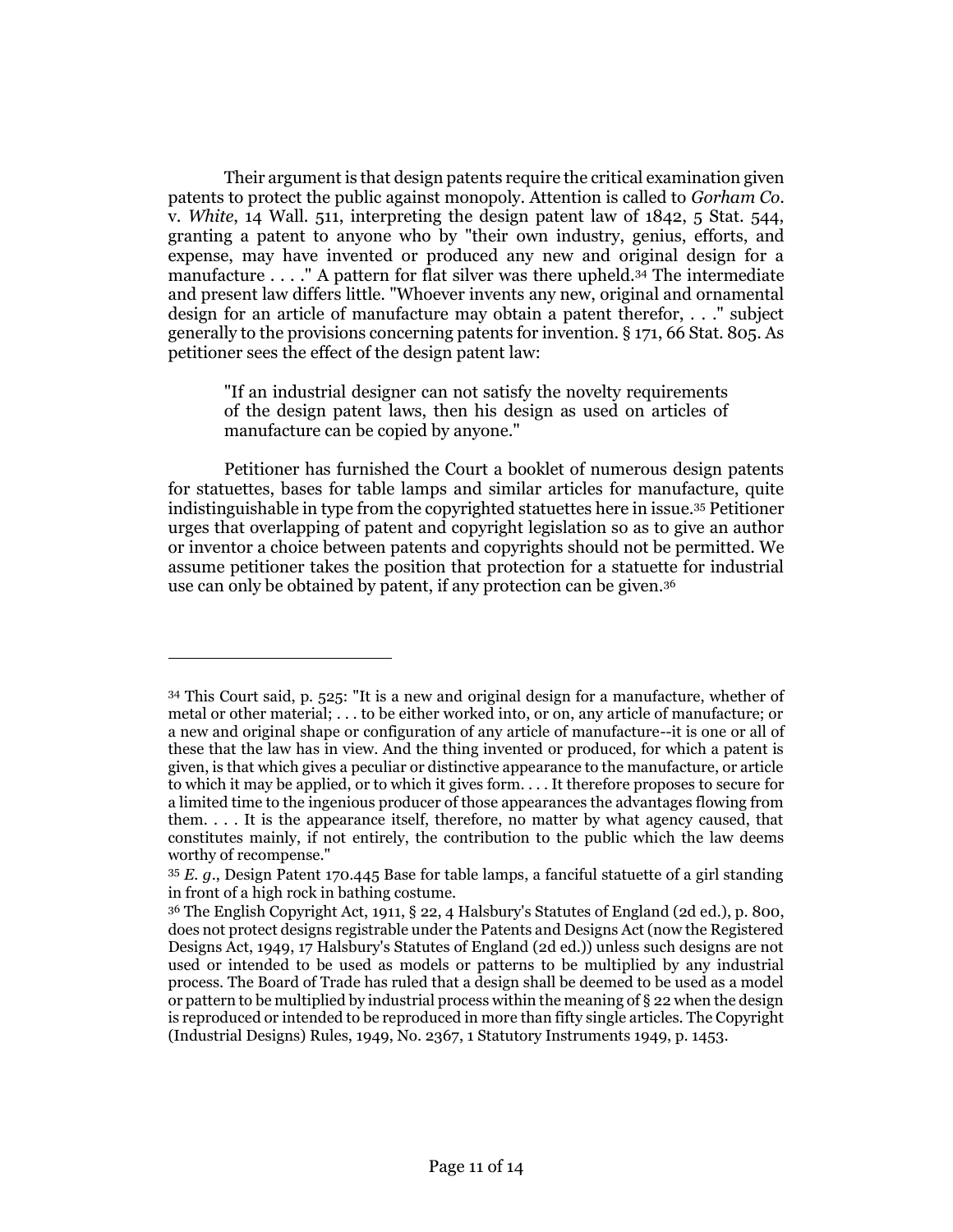As we have held the statuettes here involved copyrightable, we need not decide the question of their patentability. Though other courts have passed upon the issue as to whether allowance by the election of the author or patentee of one bars a grant of the other, we do not.<sup>37</sup> We do hold that the patentability of the statuettes, fitted as lamps or unfitted, does not bar copyright as works of art. Neither the Copyright Statute nor any other says that because a thing is patentable it may not be copyrighted. We should not so hold.<sup>38</sup>

Unlike a patent, a copyright gives no exclusive right to the art disclosed; protection is given only to the expression of the idea--not the idea itself.<sup>39</sup> Thus, in *Baker* v. *Selden*, 101 U.S. 99, the Court held that a copyrighted book on a peculiar system of bookkeeping was not infringed by a similar book using a similar plan which achieved similar results where the alleged infringer made a different arrangement of the columns and used different headings. The distinction is illustrated in *Fred Fisher, Inc*. v. *Dillingham*, 298 F. 145, 151, when the court speaks of two men, each a perfectionist, independently making maps of the same territory. Though the maps are identical, each may obtain the exclusive right to make copies of his own particular map, and yet neither will infringe the other's copyright. Likewise a copyrighted directory is not infringed by a similar directory which is the product of independent work.<sup>40</sup> The copyright protects originality rather than novelty or invention--conferring only "the sole right of multiplying copies."<sup>41</sup> Absent copying there can be no infringement of copyright.<sup>42</sup> Thus, respondents may not exclude others from using statuettes of human figures in table lamps; they may only prevent use of copies of their statuettes as such or as incorporated in some other article. Regulation § 202.8, *supra*, makes clear that artistic articles are protected in "form but not their mechanical or utilitarian aspects." See *Stein* v. *Rosenthal*, 103 F.Supp. 227, 231. The dichotomy of protection for the aesthetic is not beauty and utility but art for the copyright and the invention

<sup>37</sup> See *Rosenthal* v. *Stein*, note 3, *supra; In re Blood*, 57 App. D. C. 351, 23 F.2d 772; *Korzybski* v. *Underwood & Underwood, Inc*., 36 F.2d 727; *William A. Meier Glass Co*. v. *Anchor Hocking Glass Corp*., 95 F.Supp. 264, 267; *Jones Bros. Co*. v. *Underkoffler*, 16 F.Supp. 729; *Louis De Jonge & Co*. v. *Breuker & Kessler Co*., 182 F. 150; 66 Harv. L. Rev. 884; 52 Mich. L. Rev. 33; cf. *Taylor Instrument Companies* v. *Fawley-Brost*, 139 F.2d 98. <sup>38</sup> See, Pogue, Borderland--Where Copyright and Design Patent Meet, 52 Mich. L. Rev. 33, 58.

<sup>39</sup> *F. W. Woolworth Co*. v. *Contemporary Arts*, 193 F.2d 162; *Ansehl* v. *Puritan Pharmaceutical Co*., 61 F.2d 131; *Fulmer* v. *United States*, 122 Ct. Cl. 195, 103 F.Supp. 1021; *Muller* v. *Triborough Bridge Authority*, 43 F.Supp. 298.

<sup>40</sup> *Sampson & Murdock Co*. v. *Seaver-Radford Co*., 140 F. 539. See, Anno. 26 A. L. R. 585. <sup>41</sup> *Jeweler's Circular Pub. Co*. v. *Keystone Publishing Co*., 281 F. 83, 94.

<sup>42</sup> *White-Smith Music Pub. Co*. v. *Apollo Co*., 209 U.S. 1; *Bleistein* v. *Donaldson Lithographing Co*., 188 U.S. 239, 249; *Arnstein* v. *Porter*, 154 F.2d 464, 468-469; *Alfred Bell & Co., Ltd*. v. *Catalda Fine Arts, Inc*., 191 F.2d 99, 103; *Ansehl* v. *Puritan Pharmaceutical Co., supra; Christie* v. *Cohan*, 154 F.2d 827.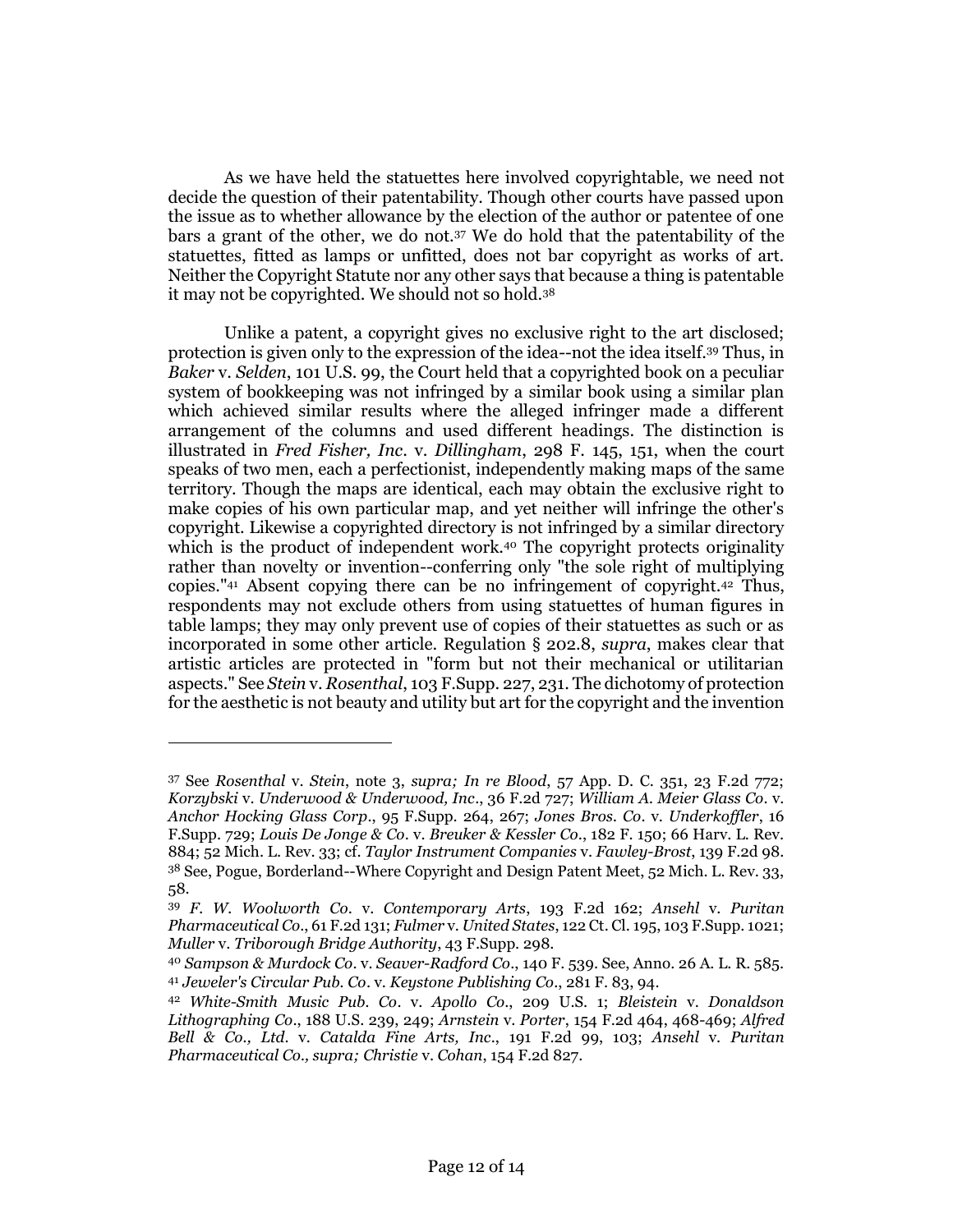of original and ornamental design for design patents. We find nothing in the copyright statute to support the argument that the intended use or use in industry of an article eligible for copyright bars or invalidates its registration. We do not read such a limitation into the copyright law.

Nor do we think the subsequent registration of a work of art published as an element in a manufactured article, is a misuse of the copyright. This is not different from the registration of a statuette and its later embodiment in an industrial article.

"The copyright law, like the patent statutes, makes reward to the owner a secondary consideration." *United States* v. *Paramount Pictures*, 334 U.S. 131, 158. However, it is "intended definitely to grant valuable, enforceable rights to authors, publishers, etc., without burdensome requirements; 'to afford greater encouragement to the production of literary [or artistic] works of lasting benefit to the world.'" *Washingtonian Co*. v. *Pearson*, 306 U.S. 30, 36.

The economic philosophy behind the clause empowering Congress to grant patents and copyrights is the conviction that encouragement of individual effort by personal gain is the best way to advance public welfare through the talents of authors and inventors in "Science and useful Arts." Sacrificial days devoted to such creative activities deserve rewards commensurate with the services rendered.

## *Affirmed.*

Opinion of MR. JUSTICE DOUGLAS, in which MR. JUSTICE BLACK concurs.

An important constitutional question underlies this case--a question which was stirred on oral argument but not treated in the briefs. It is whether these statuettes of dancing figures may be copyrighted. Congress has provided that "works of art," "models or designs for works of art," and "reproductions of a work of art" may be copyrighted (17 U.S.C. § 5); and the Court holds that these statuettes are included in the words "works of art." But may statuettes be granted the monopoly of the copyright?

Article I, § 8 of the Constitution grants Congress the power "To promote the Progress of Science and useful Arts, by securing for limited Times to Authors . . . the exclusive Right to their respective Writings . . . ." The power is thus circumscribed: it allows a monopoly to be granted only to "authors" for their "writings." Is a sculptor an "author" and is his statue a "writing" within the meaning of the Constitution? We have never decided the question.

*Burrow-Giles Lithographic Co*. v. *Sarony*, 111 U.S. 53, held that a photograph could be copyrighted.